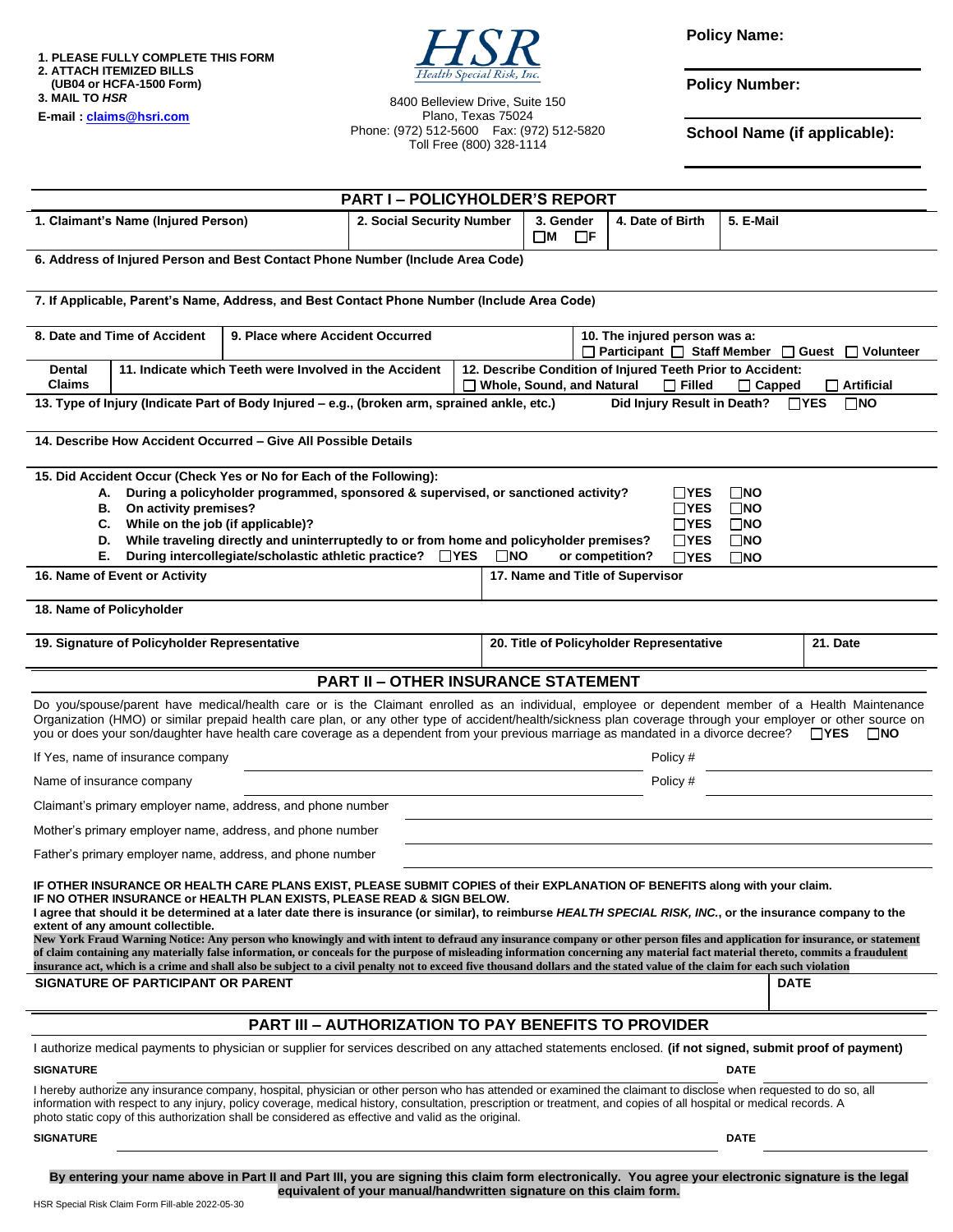#### **FRAUD WARNING NOTICES**

Any person who knowingly presents a false of fraudulent claim for payment of loss or benefit or knowingly presents false information in an application for insurance is guilty of a crime and may be subject to fines and confinement in prison.

#### **STATE SPECIFIC PROVISIONS**

| Alabama                                    | Any person who knowingly presents a false or fraudulent claim for payment of a loss or benefit or who knowingly presents false information in an application for<br>insurance is guilty of a crime and may be subject to restitution fines or confinement in prison, or any combination thereof.                                                                                                                                                                                                                                                                                                                                                                                                                                                                                                                 |  |  |  |  |  |  |  |
|--------------------------------------------|------------------------------------------------------------------------------------------------------------------------------------------------------------------------------------------------------------------------------------------------------------------------------------------------------------------------------------------------------------------------------------------------------------------------------------------------------------------------------------------------------------------------------------------------------------------------------------------------------------------------------------------------------------------------------------------------------------------------------------------------------------------------------------------------------------------|--|--|--|--|--|--|--|
| Alaska                                     | A person who knowingly and with intent to injure, defraud, or deceive an insurance company files a claim containing false, incomplete, or misleading information<br>may be prosecuted under state law.                                                                                                                                                                                                                                                                                                                                                                                                                                                                                                                                                                                                           |  |  |  |  |  |  |  |
| Arizona                                    | For your protection Arizona law requires the following statement to appear on this form. Any person who knowingly presents a false or fraudulent claim for payment<br>of a loss is subject to criminal and civil penalties.                                                                                                                                                                                                                                                                                                                                                                                                                                                                                                                                                                                      |  |  |  |  |  |  |  |
| Arkansas<br>Louisiana                      | Any person who knowingly presents a false or fraudulent claim for payment of a loss or benefit or knowingly presents false information in an application for<br>insurance is guilty of a crime and may be subject to fines and confinement in prison.                                                                                                                                                                                                                                                                                                                                                                                                                                                                                                                                                            |  |  |  |  |  |  |  |
| California                                 | For your protection California law requires the following to appear on this form: Any person who knowingly presents false or fraudulent claim for the payment of a                                                                                                                                                                                                                                                                                                                                                                                                                                                                                                                                                                                                                                               |  |  |  |  |  |  |  |
| Colorado                                   | loss is guilty of a crime and may be subject to fines and confinement in state prison.<br>It is unlawful to knowingly provide false, incomplete, or misleading facts or information to an insurance company, for the purpose of defrauding or attempting to<br>defraud the company. Penalties may include imprisonment, fines, denial of insurance and civil damages. Any insurance company or agent of an insurance company<br>who knowingly provides false, incomplete, or misleading facts or information to a policyholder or claimant, for the purpose of defrauding or attempting to defraud<br>the policyholder or claimant, with regard to a settlement or award payable for insurance proceeds shall be reported to the Colorado Division of Insurance within the<br>Department of Regulatory Agencies. |  |  |  |  |  |  |  |
| Connecticut                                | This form must be completed in its entirety. Any person who intentionally misrepresents or intentionally fails to disclose any material fact related to a claimed injury<br>may be guilty of a felony.                                                                                                                                                                                                                                                                                                                                                                                                                                                                                                                                                                                                           |  |  |  |  |  |  |  |
| <b>Delaware</b><br>Idaho                   | Any person who knowingly, and with intent to injure, defraud or deceive any insurer, files a statement of claim containing any false, incomplete or misleading<br>information is guilty of a felony.                                                                                                                                                                                                                                                                                                                                                                                                                                                                                                                                                                                                             |  |  |  |  |  |  |  |
| <b>District</b><br>of Columbia             | WARNING: It is a crime to provide false or misleading information to an insurer, for the purpose of defrauding the insurer or any other person. Penalties include<br>imprisonment and/or fines. In addition, an insurer may deny insurance benefits if false information materially related to a claim was provided by the applicant.                                                                                                                                                                                                                                                                                                                                                                                                                                                                            |  |  |  |  |  |  |  |
| Florida                                    | Any person who knowingly and with intent to injure, defraud, or deceive any insurer files a statement of claim containing any false, incomplete, or misleading<br>information is guilty of a felony of the third degree.                                                                                                                                                                                                                                                                                                                                                                                                                                                                                                                                                                                         |  |  |  |  |  |  |  |
| Hawaii                                     | For your protection, Hawaii law requires you to be informed that presenting a fraudulent claim for payment of a loss or benefit is a crime punishable by fines or<br>imprisonment, or both.                                                                                                                                                                                                                                                                                                                                                                                                                                                                                                                                                                                                                      |  |  |  |  |  |  |  |
| Indiana                                    | A person who knowingly and with intent to defraud an insurer. files a statement of claim containing any false, incomplete, or misleading information commits a                                                                                                                                                                                                                                                                                                                                                                                                                                                                                                                                                                                                                                                   |  |  |  |  |  |  |  |
| Kentucky                                   | felony.<br>Any person who knowingly and with intent to defraud any insurance company or other person files a statement of claim containing any materially false information<br>or conceals, for the purpose of misleading, information concerning any fact material thereto commits a fraudulent insurance act, which is a crime.                                                                                                                                                                                                                                                                                                                                                                                                                                                                                |  |  |  |  |  |  |  |
| Maine                                      | It is a crime to knowingly provide false, incomplete or misleading information to an insurance company for the purpose of defrauding the company. Penalties may<br>include imprisonment, fines, or denial of insurance benefits.                                                                                                                                                                                                                                                                                                                                                                                                                                                                                                                                                                                 |  |  |  |  |  |  |  |
| Maryland                                   | Any person who knowingly and willfully presents a false or fraudulent claim for payment of<br>a loss or benefit or who knowingly and willfully presents false information in an application for insurance is guilty of a crime and may be subject to fines and                                                                                                                                                                                                                                                                                                                                                                                                                                                                                                                                                   |  |  |  |  |  |  |  |
| Michigan<br>North Dakota<br>South Dakota   | confinement in prison.<br>Any person who knowingly and with intent to defraud any insurance company or another person, files a statement of claim containing any materially false<br>information or conceals, for the purpose of misleading information concerning any fact material thereto, commits a fraudulent insurance act, which is a crime and<br>subject the person to criminal civil penalties.                                                                                                                                                                                                                                                                                                                                                                                                        |  |  |  |  |  |  |  |
| Minnesota                                  | A person who files a claim with intent to defraud or helps commit a fraud against an insurer is guilty of a crime.                                                                                                                                                                                                                                                                                                                                                                                                                                                                                                                                                                                                                                                                                               |  |  |  |  |  |  |  |
| Nevada<br>New<br><b>Hampshire</b>          | Any person who knowingly files a statement of claim containing any misrepresentation or any false, incomplete, or misleading information may be guilty of a<br>criminal act punishable under state or federal law, or both and may be subject to civil penalties.<br>Any person who, with a purpose to injure, defraud or deceive any insurance company, files a statement of claim containing any false, incomplete or misleading<br>information is subject to prosecution and punishment for insurance fraud as provided in RSA638:20                                                                                                                                                                                                                                                                          |  |  |  |  |  |  |  |
| <b>New Jersey</b>                          | Any person who includes any false or misleading information on an application for an insurance policy is subject to criminal and civil penalties.                                                                                                                                                                                                                                                                                                                                                                                                                                                                                                                                                                                                                                                                |  |  |  |  |  |  |  |
| <b>New Mexico</b>                          | Any person who knowingly presents a false or fraudulent claim for payment of a loss or benefit or knowingly presents false information in an application for<br>insurance is guilty of a crime and may be subject to civil fines and criminal penalties.                                                                                                                                                                                                                                                                                                                                                                                                                                                                                                                                                         |  |  |  |  |  |  |  |
| Ohio                                       | Any person who, with intent to defraud or knowing that he is facilitating a fraud against an insurer, submits an application or files a claim containing a false or<br>deceptive statement is guilty of insurance fraud.                                                                                                                                                                                                                                                                                                                                                                                                                                                                                                                                                                                         |  |  |  |  |  |  |  |
| Oklahoma                                   | WARNING: Any person who knowingly, and with intent to injure, defraud or deceive any insurer, makes any claim for the proceeds of an insurance policy<br>containing any false, incomplete or misleading information is guilty of a felony.                                                                                                                                                                                                                                                                                                                                                                                                                                                                                                                                                                       |  |  |  |  |  |  |  |
| Oregon                                     | Any person who knowingly and with intent to defraud or solicit another to defraud an insurer: (1) by submitting an application, or (2) by filing a claim containing a<br>false statement as to any material fact thereto, may be committing a fraudulent insurance act, which may be a crime and may subject the person to criminal and civil                                                                                                                                                                                                                                                                                                                                                                                                                                                                    |  |  |  |  |  |  |  |
| Pennsylvania                               | penalties.<br>Any person who knowingly and with intent to defraud any insurance company or other person files an application for insurance or statement of claim containing any<br>materially false information or conceals for the purpose of misleading, information concerning any fact material thereto commits a fraudulent insurance act, which is<br>a crime and subjects such person to criminal and civil penalties.                                                                                                                                                                                                                                                                                                                                                                                    |  |  |  |  |  |  |  |
| <b>Rhode Island</b><br>West Virginia       | Any person who knowingly presents a false or fraudulent claim for payment of a loss or benefit or knowingly presents false information in an application for<br>insurance is guilty of a crime and may be subject to fines and confinement in prison.                                                                                                                                                                                                                                                                                                                                                                                                                                                                                                                                                            |  |  |  |  |  |  |  |
| <b>Tennessee</b><br>Virginia<br>Washington | It is a crime to knowingly provide false, incomplete or misleading information to an insurance company for the purpose of defrauding the company. Penalties include<br>imprisonment, fines and denial of insurance benefits.                                                                                                                                                                                                                                                                                                                                                                                                                                                                                                                                                                                     |  |  |  |  |  |  |  |
| <b>Texas</b>                               | Any person who knowingly presents a false or fraudulent claim for the payment of a loss is guilty of a crime and may be subject to fines and confinement in state                                                                                                                                                                                                                                                                                                                                                                                                                                                                                                                                                                                                                                                |  |  |  |  |  |  |  |
| Utah                                       | prison.<br>Any person who knowingly presents false or fraudulent underwriting information, files or causes to be filed a false or fraudulent claim for disability compensation or<br>medical benefits or submits a false or fraudulent report or billing for health care fees or other professional services is guilty of a crime and may be subject to fines<br>and confinement in state prison. Utah Workers Compensation claims only.                                                                                                                                                                                                                                                                                                                                                                         |  |  |  |  |  |  |  |